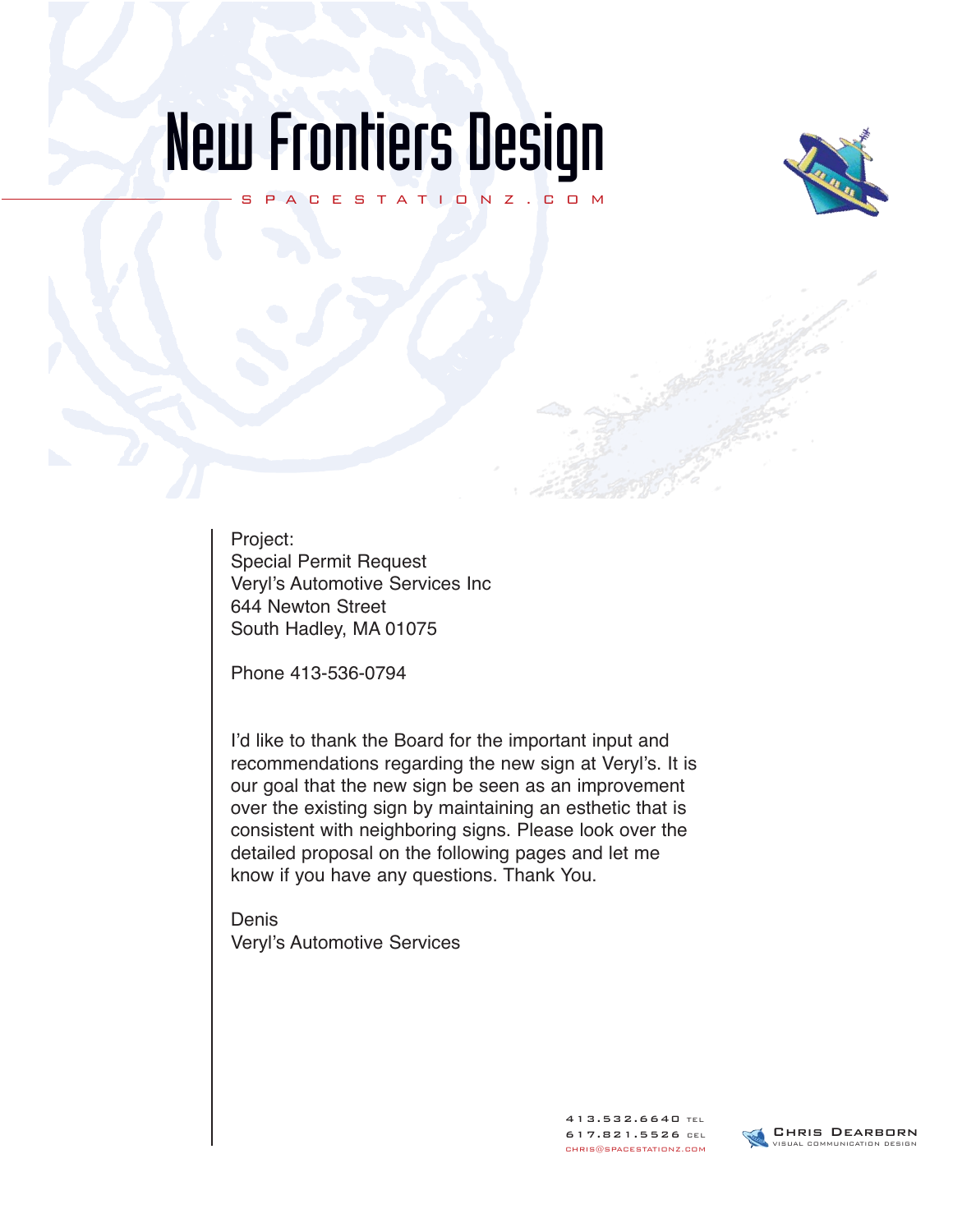Current Sign

Current sign height: 8' Width: 5'7" Allowable Area: 25 Sq Ft

(measurement not including inspection sign)

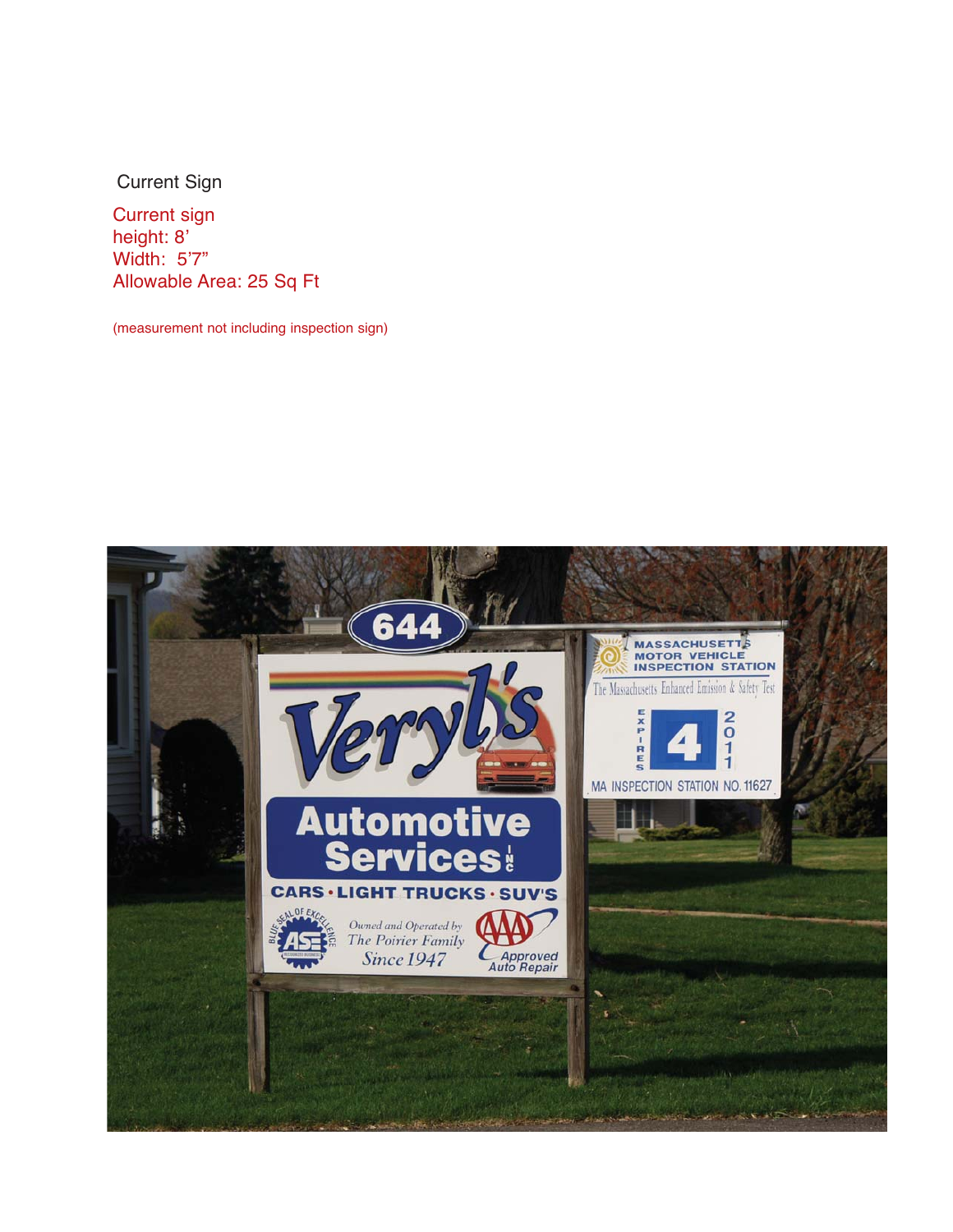

The sign foundation will be light Beige in color, with a stucco texture on all non-graphic surfaces. The thickness of the sign will be 16" for the circle and Approx 12" for the rest. Actual sign components measure as shown below. Colors are representative of final colors.





Circle area: 14.59 Sq Feet Rectangle: 10.4 Sq ft TOTAL AREA: 24.99 Sq ft.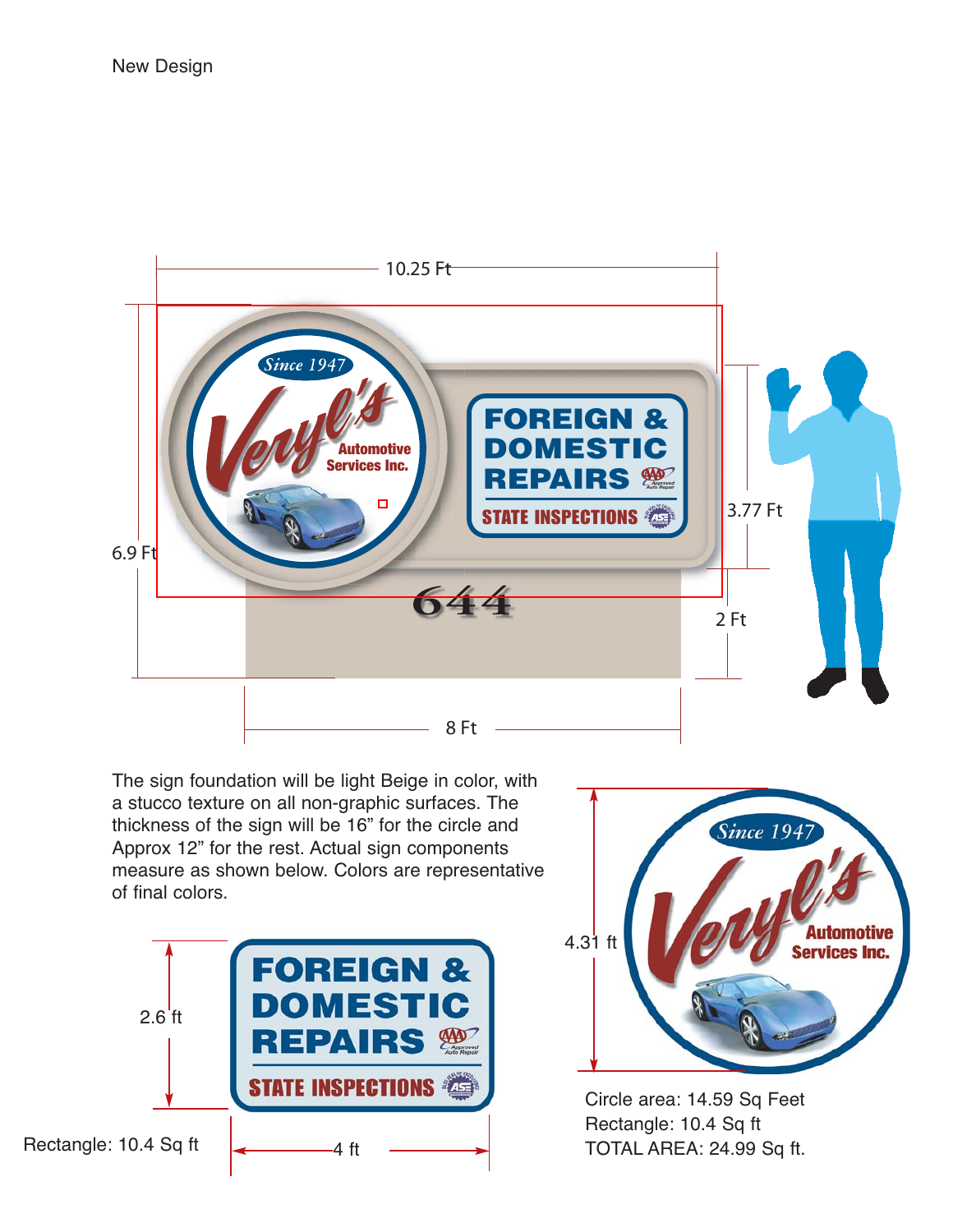## 3-D Elevation



Notes: The Blue boarder around the Circle will be slightly raised as seen with the rectangular section-The Word "Veryl's, Foreign & Domestic Repairs, State Inspections" will also be raised lettering (approx 1"). All other graphics will print flat on sign surface. (Note: address number is for reference only, actual number will be 644)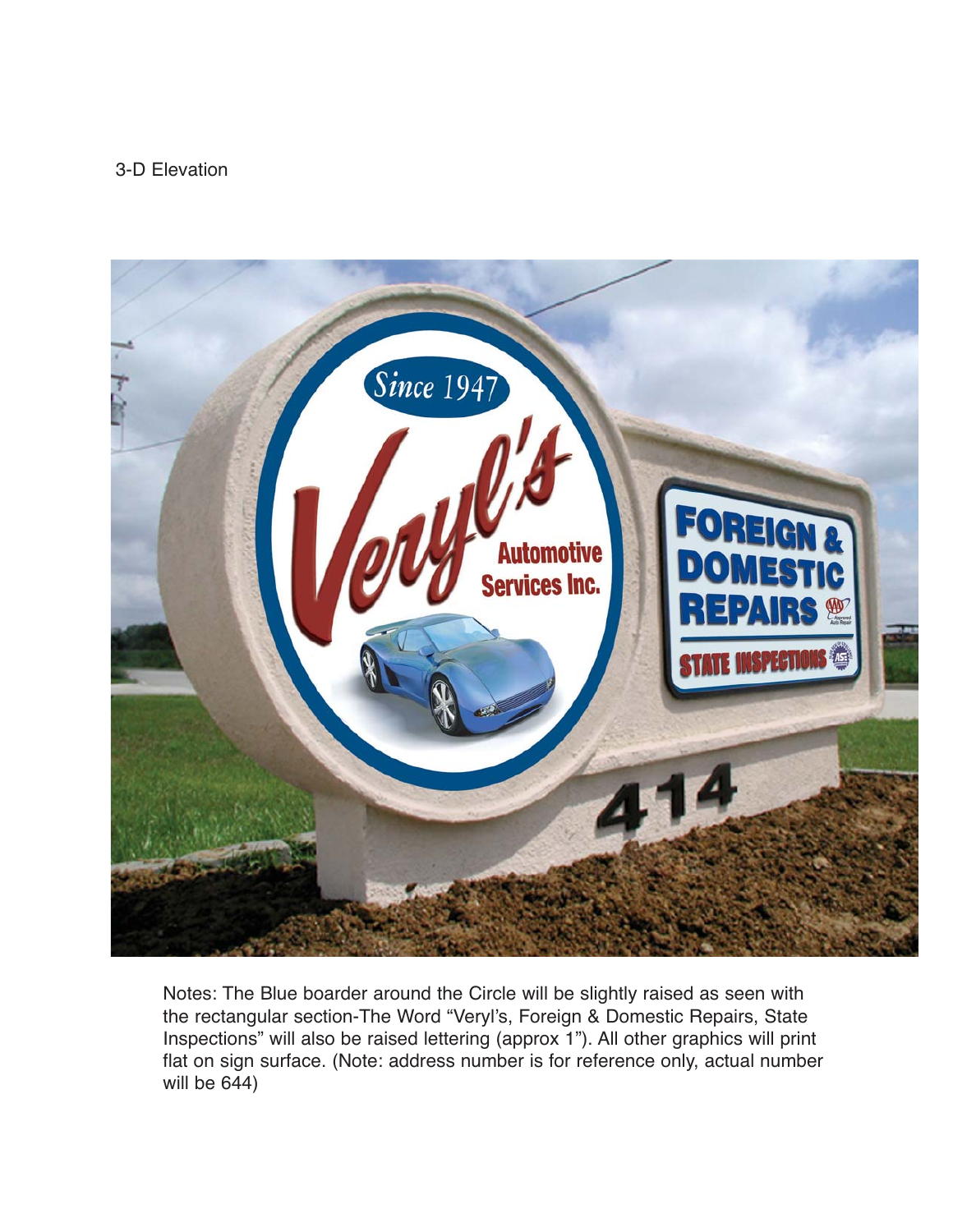## Landscaping

Sign Landscaping will be done to professional quality standards, similar to that of Beers & Story. The area where the sign will rest is approximately 10' from the sidewalk, and 25' to the left of the entrance. This area will be leveled off inline with the sidewalk and slope down slightly behind semi-circle of bushes behind sign. Below is a top view showing rough planting configuration. See comps of sign in place on next three pages to understand final visualization.



Grades down here Approx 1ft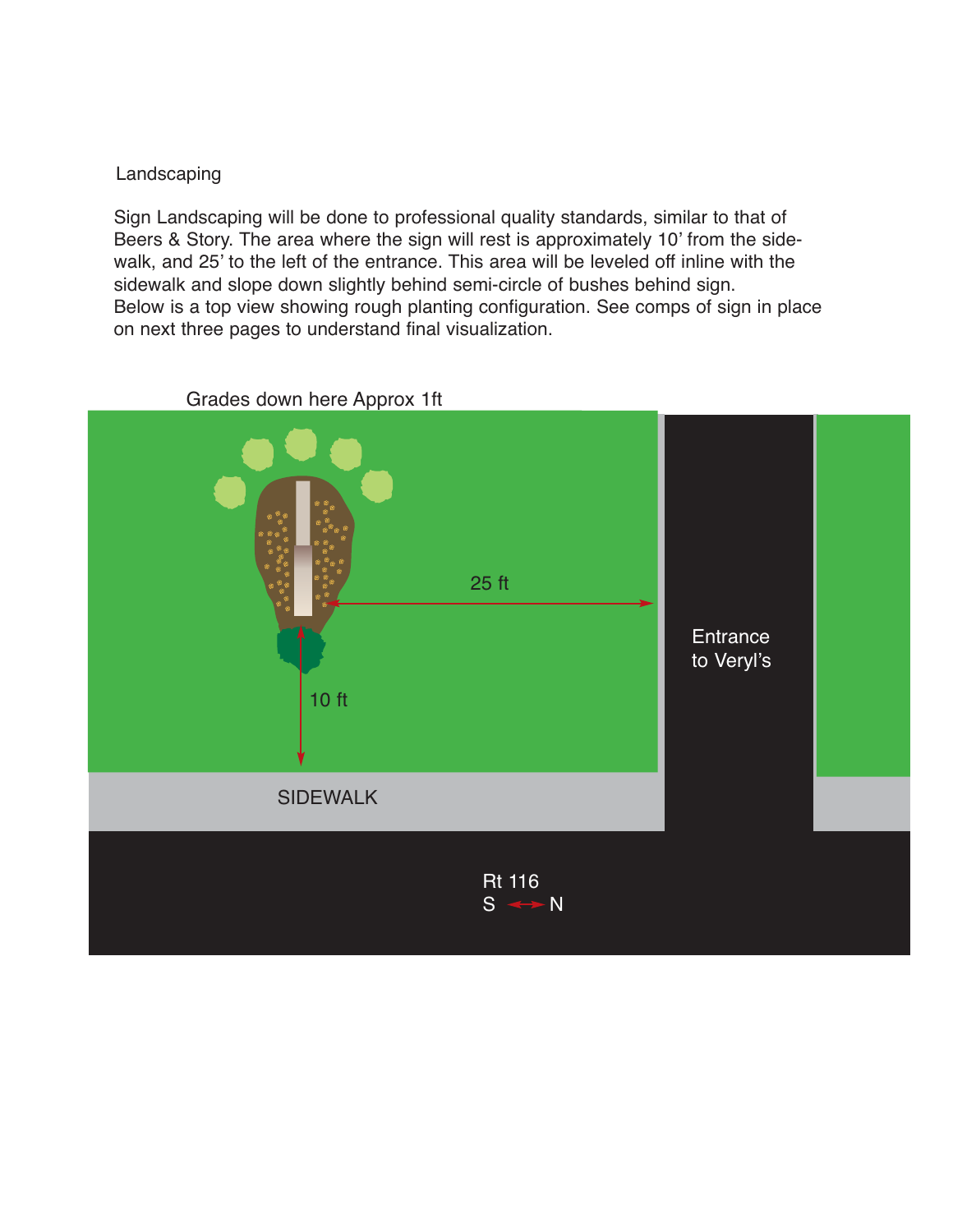116 South bound View (Note: Existing sign in foreground will be removed)